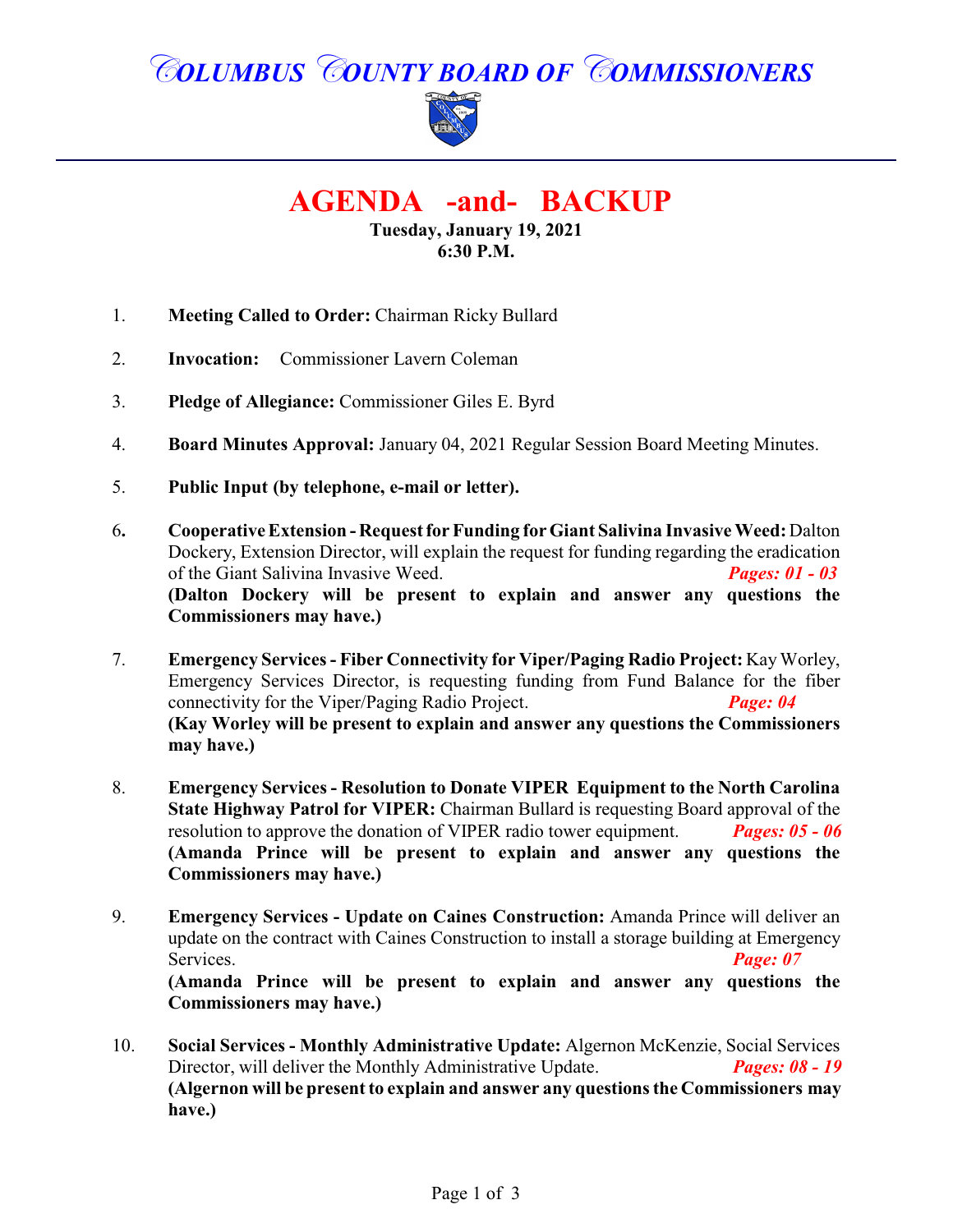- 11. **Planning Discussion of Subdivision Ordinance:**SamanthaAlsup, PlanningDirector, will deliver an update on the Columbus County Subdivision Ordinance. *Page: 20* **(Samantha Alsup will be present to deliver an update, and answer any questions the Commissioners may have.)**
- 12. **Economic Development Resolution of Support for a Building Reuse and Restoration Grant Application for Project Chill:** Dr. Gary Lanier, Economic Development Director, is requesting Board approval and adoption of a Resolution of Support. *Pages: 21 - 22* **(Gary Lanier will be present to explain and answer any questions the Commissioners may have,)**
- 13. **Governing Body Discussion of Historic Courthouse:** Chairman Bullard will hold a discussion on the Columbus County Historic Courthouse. *Page: 23* **(Chairman Bullard will be present to explain and answer any questions the Commissioners may have.)**
- 14. **Governing Body Needs List:** Chairman/Interim County Manager Ricky Bullard is requesting Board approval of a **Needs List** to submit to Representative Brenden Jones.

*Page: 24* 

**(Chairman Bullard will be present to explain and answer any questions the Commissioners may have.)**

15. **Appointments - Committees/Boards/Commissions:** June B. Hall, Clerk to the Board, is requesting the following appointments/re-appointments/replacements be made to the following boards/committees/commissions. *Page: 25* **(June B. Hall, Clerk to the Board will be present to explain and answer any questions the Commissioners may have.)**

| <b>COMMITTEE</b>                                                                                                                       | ZONE/<br>EB  | PERSON(S)                              | <b>EXPIR.</b><br><b>DATE</b> |
|----------------------------------------------------------------------------------------------------------------------------------------|--------------|----------------------------------------|------------------------------|
| Cape Fear Council of Governments<br>(May have 2 appointments)                                                                          | EB           | <b>Trent Burroughs</b>                 | Term                         |
| Cape Fear Rural Transportation Planning<br>Organization                                                                                | <b>EB</b>    | <b>Edwin Russ</b>                      | Term                         |
| Health (Board of)<br>N.C.G.S. 130A-35 - Requires Dentist                                                                               | $\mathbf{I}$ | Darryl J. Diefes, D.D.S.<br>(Resigned) | $12 - 31 - 2020$             |
| Juvenile Crime Prevention Council                                                                                                      | III<br>VII   | -Vacant-<br>Dr. Darrin Moore           | <b>HOLD</b><br><b>HOLD</b>   |
| <b>Local Emergency Planning Committee</b>                                                                                              | EB           | <b>Edwin Russ</b>                      | Term                         |
| Trillium Southern Regional Board<br>Two (2) appointments:<br><b>1 - County Commissioner or Designee</b><br>1 - Legal Expert (on board) | <b>EB</b>    | James E. Prevatte                      | <b>HOLD</b>                  |